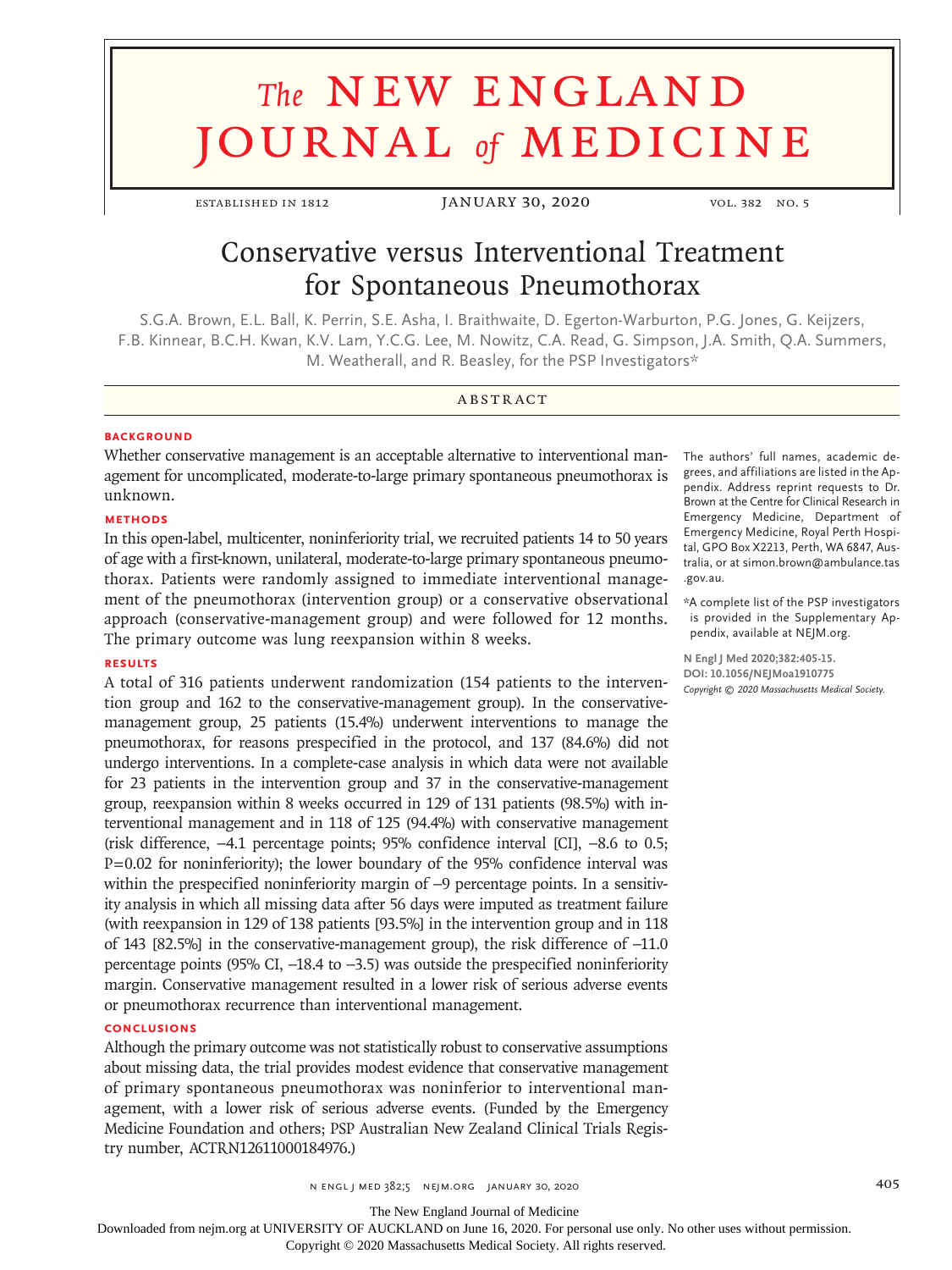*A Quick Take is available at NEJM.org*

THE ANNUAL RATE OF HOSPITALIZATION<br>for spontaneous pneumothorax among<br>persons 15 years of age or older in Eng-<br>land is approximately 140 per million.<sup>1</sup> One for spontaneous pneumothorax among persons 15 years of age or older in England is approximately 140 per million.<sup>1</sup> One third of cases are primary, with no known previous pneumothorax or clinically apparent underlying lung disease.1,2 There is considerable heterogeneity in the management of primary spontaneous pneumothorax, $3-5$  but the most common treatment is interventional drainage, sometimes progressing to surgical intervention. However, the insertion of a chest tube is often painful<sup>6,7</sup> and can cause organ injury, bleeding, and infection.8 Insertion of a chest tube often involves hospitalization, with a reported mean length of stay of 4 days in patients with a first presentation with spontaneous pneumothorax.9-11 Surgery, if the air leak continues, has additional risks, complications, and costs.<sup>11-13</sup>

An alternative approach is conservative management, with intervention reserved for patients for whom the pneumothorax becomes physiologically significant.<sup>14</sup> Conservative management is supported by evidence from a historical cohort study<sup>15</sup>; however, there are not directive data from randomized, controlled trials that have compared conservative with interventional management $16$ to determine their relative benefits and risks. We hypothesized that conservative management could be an effective and acceptable therapeutic option, with a similar percentage of patients with full lung reexpansion within 8 weeks as compared with interventional management, as well as a shorter length of hospital stay, fewer interventions and associated complications, and a lower risk of pneumothorax recurrence.

#### Methods

#### **Trial Design and Oversight**

The Primary Spontaneous Pneumothorax (PSP) trial was a multicenter, prospective, randomized, open-label, noninferiority trial that was conducted at 39 metropolitan and rural hospitals in Australia and New Zealand. The protocol was approved by national and state ethics committees and was published previously.17 The statistical analysis plan was published online<sup>18</sup>; the protocol and statistical analysis plan are available with the full text of this article at NEJM .org. All the patients provided written informed consent.

Patients 14 to 50 years of age were eligible for the trial if they had a unilateral (i.e., in one lung) primary spontaneous pneumothorax of 32% or more on chest radiography according to the Collins method (sum of interpleural distances,  $>6$  cm).<sup>19</sup> (Details regarding the Collins method and the calculation of pneumothorax size are provided in Figs. S1 and S2 in the Supplementary Appendix, available at NEJM.org.) Full exclusion criteria are listed in the Supplementary Appendix.

#### **Randomization**

Patients were randomly assigned in a 1:1 ratio to either interventional management of the pneumothorax (intervention group) or conservative management (conservative-management group), with stratification according to trial site; randomization was performed with the use of an adaptive biased-coin (urn) technique.<sup>20</sup> The University of Western Australia hosted a Web-based randomization system (FileMaker Server Advanced). The nature of the randomized treatment approaches meant that the trial-group assignments were not masked to all the patients and the clinicians involved in their care.

#### **Trial Treatments**

All the patients received standard care with analgesia (acetaminophen, ibuprofen, and oral or intravenous opioids) as needed and oxygen supplementation if oxygen saturation as measured by pulse oximetry  $(Spo<sub>2</sub>)$  was less than 92% while the patient was breathing ambient air.

#### *Intervention Group*

A small-bore (≤12 French) Seldinger-style chest tube was inserted and attached to an underwater seal, without suction. A chest radiograph was obtained 1 hour later. If the lung had reexpanded and the underwater drain no longer bubbled, the drain was closed with the use of a threeway stopcock. Four hours later, if the patient's condition was stable and a repeat chest radiograph showed that the pneumothorax had not recurred, the drain was removed and the patient was discharged. If the initial drain insertion did not result in resolution on radiography (often called radiographic resolution) or if the pneumothorax recurred under observation, the stopcock was opened, the underwater seal drainage was recommenced, and the patient was ad-

The New England Journal of Medicine

Downloaded from nejm.org at UNIVERSITY OF AUCKLAND on June 16, 2020. For personal use only. No other uses without permission.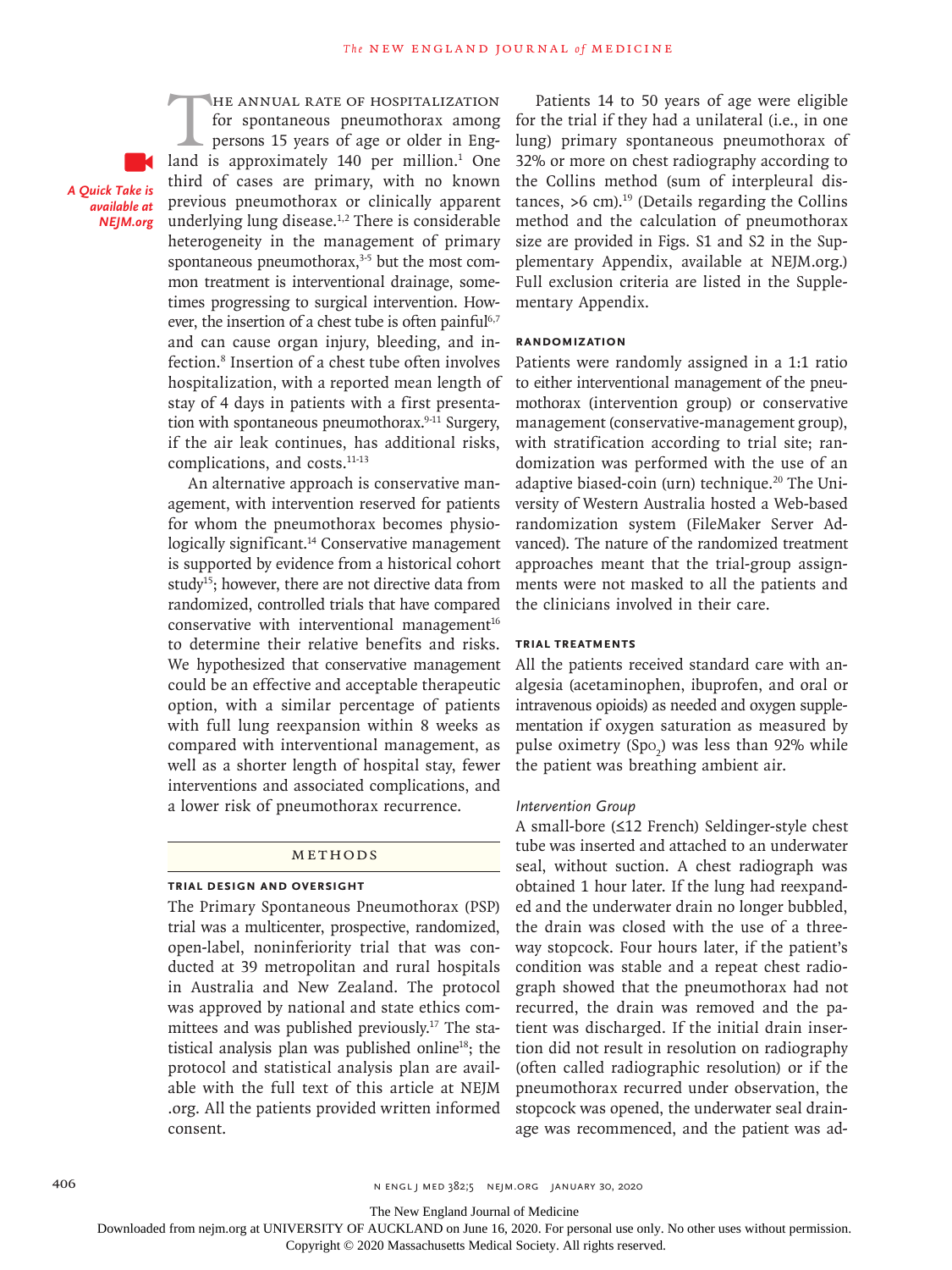mitted to the hospital. Subsequent interventions were at the discretion of the attending clinicians.

#### *Conservative-Management Group*

Patients were observed for a minimum of 4 hours before a repeat chest radiograph was obtained. After observation, if patients did not receive supplementary oxygen and were walking comfortably, they were discharged with analgesia and written instructions. Interventions were allowed in the conservative-management protocol under the following conditions: clinically significant symptoms persisted despite adequate analgesia; chest pain or dyspnea prevented mobilization; a patient was unwilling to continue with conservative treatment; the patient's condition became physiologically unstable (systolic blood pressure of <90 mm Hg, heart rate in beats per minute greater than or equal to systolic blood pressure in millimeters of mercury, respiratory rate of >30 breaths per minute, or  $Spo_2$  of <90% while the patient was breathing ambient air); or a repeat chest radiograph showed an enlarging pneumothorax along with physiological instability. In these situations, subsequent interventions were at the discretion of the attending clinicians.

#### **Follow-up Assessments**

All the patients had an in-person, unmasked clinical assessment between 24 and 72 hours after randomization and were assessed again at 2-week, 4-week, and 8-week follow-up visits. These visits included a chest radiograph (if the pneumothorax had not resolved on the previous radiograph) and a structured questionnaire regarding symptoms, analgesia use, and patient satisfaction. Pneumothorax recurrence was assessed 6 and 12 months after randomization by telephone calls to the patients and by clinicalrecord searches.

#### **Outcomes**

The primary noninferiority outcome was complete radiographic resolution of primary spontaneous pneumothorax (full lung reexpansion), as determined by the treating physician, within 8 weeks after randomization. Data on patients in whom the 8-week visit occurred after 56 days were treated as missing, unless a later chest radiograph showed a persisting pneumothorax, thereby confirming treatment failure. Two sensitivity analyses were undertaken: in one analysis, the 8-week window was extended to 63 days and data on patients in whom the 8-week visit occurred after 63 days were treated as missing, unless a later chest radiograph showed a persisting pneumothorax, thereby confirming treatment failure; in the other analysis, data on patients in whom the 8-week clinic visit occurred after 56 days were imputed as failure.

Secondary outcomes included a per-protocol analysis of the primary outcome; complete lung reexpansion within 8 weeks, as reviewed by two radiologists who were unaware of the trial-group assignments; the time until complete resolution of symptoms, defined as no pain and no analgesia use; pneumothorax recurrence, defined as an ipsilateral pneumothorax after a previous chest radiograph had confirmed complete resolution 24 hours or more after removal of all chest tubes; adverse events; serious adverse events; the length of hospital stay in the first 8 weeks; the number of invasive procedures and radiologic investigations; the number of days off from work; persistent air leak, defined as chest-tube drainage for 72 hours or more; and patient satisfaction, measured as a response to the question "How satisfied or dissatisfied are you with the results of treatment for your pneumothorax overall?" on a six-point Likert scale: very dissatisfied, dissatisfied, slightly dissatisfied, slightly satisfied, satisfied, or very satisfied.

#### **Statistical Analysis**

A sample of 274 patients was required to detect an absolute noninferiority margin of −9 percentage points, under the assumption of resolution of the pneumothorax by 8 weeks in 99% of the patients in the intervention group (one-sided alpha level of 5% and power of 95%). Noninferiority was tested by generating a two-sided 95% confidence interval and using the lower 2.5% tail to compare the observed data. In the absence of any previously established noninferiority margin, the steering committee of respiratory and emergency physicians reasoned that a success rate of 90% in the conservative-management group as compared with an anticipated 99% success rate in the intervention group after 8 weeks would be acceptable to both doctors and patients. Allowing for a 20% dropout rate, we planned to recruit up to 342 patients.

The primary analysis was based on logistic

The New England Journal of Medicine

Downloaded from nejm.org at UNIVERSITY OF AUCKLAND on June 16, 2020. For personal use only. No other uses without permission.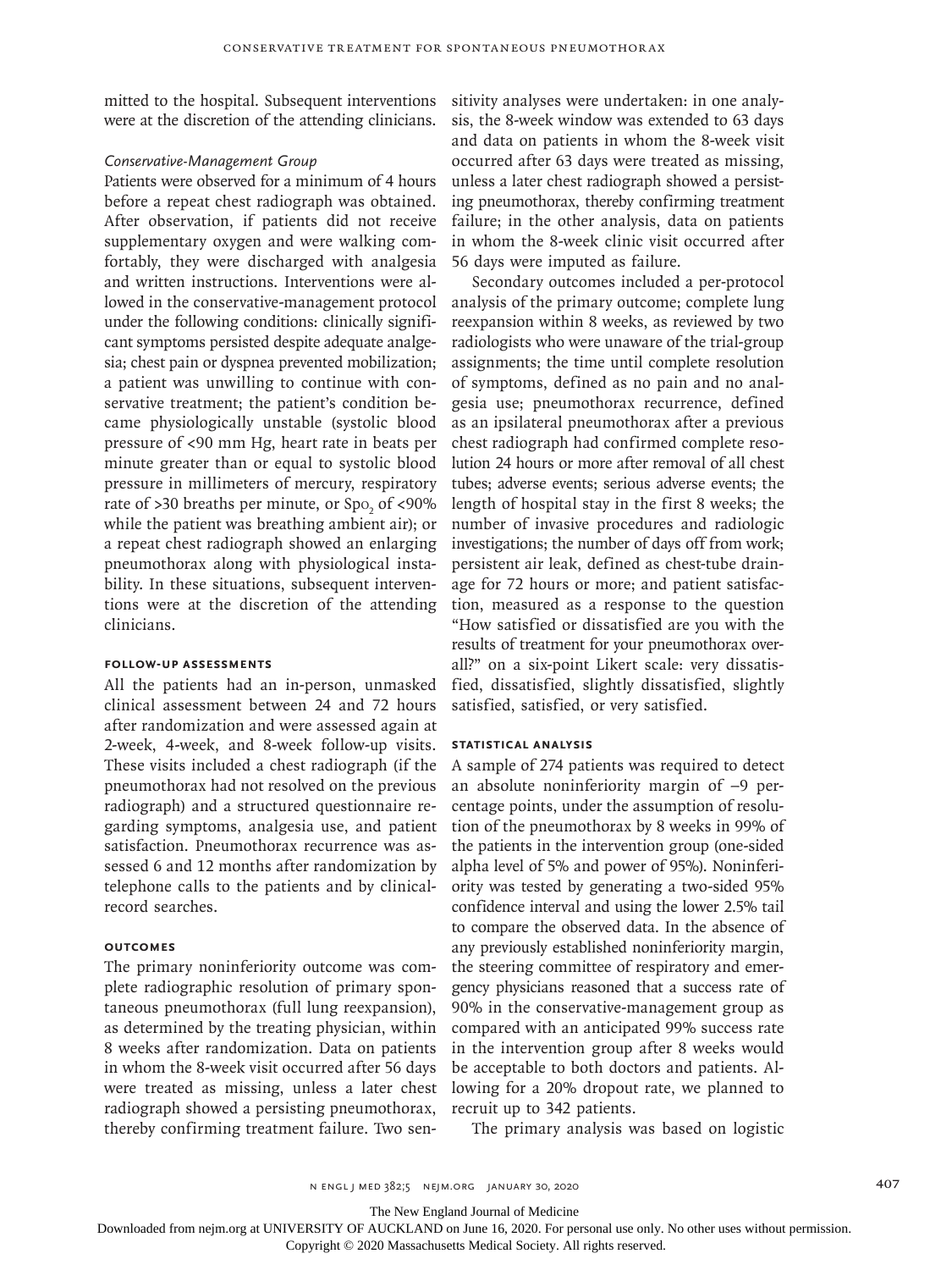regression of complete cases at 8 weeks. Estimation of percentage points and absolute risk differences together with a binomial noninferiority test were used for the primary outcome. The original statistical analysis plan did not specify the window for the 8-week visit nor define how missing radiographic data were to be handled for the primary outcome. These issues were recognized post hoc to be important, because the intent of the trial was to establish whether there was resolution at the time of the 8-week visit. This goal was addressed by treating data on the primary outcome as missing in patients in whom the 8-week visit occurred after 56 days and by undertaking two sensitivity analyses to help determine the effects of informative censoring and treating of missing data as treatment failure.

Other categorical variables were analyzed by estimation of absolute risk differences and relative risks and a two-sided test. Count variables were analyzed by estimation of relative rates. Kaplan–Meier curves and a Cox proportionalhazards estimate of the hazard ratio were used for the time until radiographic resolution, the time until symptom resolution, and the time until ipsilateral pneumothorax recurrence. Ordinal regression was used for the Likert-scaled satisfaction ratings. Logistic regression was used to assess subgroup effects. SAS software, version 9.4, was used for all analyses.

#### **RESULTS**

#### **Patients**

From July 2011 through March 2017, a total of 316 patients underwent randomization (154 patients to the intervention group and 162 to the conservative-management group) (Fig. 1). The baseline characteristics of the patients are shown in Table 1 and Table S1. In the conservativemanagement group, 137 of 162 patients (84.6%) did not undergo any intervention, but 25 patients (15.4%) did, with reasons shown in Table S2. In the intervention group, 10 patients (6.5%) declined any intervention, and their care was managed conservatively. There were 16 patients (5 in the intervention group and 11 in the conservative-management group) in which the 8-week assessments occurred between 56 and 63 days; in 6 additional patients (1 in the intervention group and 5 in the conservative-management

group), the 8-week assessment was conducted after 9 weeks (Fig. S3).

#### **Primary Outcome**

In the complete-case analysis, in which data were treated as missing in patients if the 8-week visit occurred after 56 days, 129 of 131 (98.5%) in the intervention group had resolution within 8 weeks, as compared with 118 of 125 (94.4%) in the conservative-management group (risk difference, −4.1 percentage points; 95% confidence interval [CI],  $-8.6$  to 0.5; P=0.02 for noninferiority); the lower boundary of the 95% confidence interval was within the noninferiority margin of −9 percentage points. In the sensitivity analyses, noninferiority for resolution was maintained when the 8-week clinic visit was extended to 63 days (134 of 136 patients [98.5%] in the intervention group and 129 of 136 [94.9%] in the conservative-management group) (risk difference, −3.7 percentage points; 95% CI, −7.9 to 0.6) but not when the missing data after 56 days were imputed as failure (129 of 138 patients [93.5%] in the intervention group and 118 of 143 [82.5%] in the conservative-management group) (risk difference, −11.0 percentage points; 95% CI, −18.4 to −3.5).

#### **Secondary Outcomes**

#### *Radiographic Resolution*

The median time until radiographic resolution was 16 days (interquartile range, 12 to 26) in the intervention group and 30 days (interquartile range, 25 to 54) in the conservative-management group (hazard ratio, 0.49; 95% CI, 0.39 to 0.63) (Fig. S4). There were 10 patients who were assigned to interventional management who declined the intervention, and in the per-protocol analysis, 124 of 126 patients (98.4%) in the intervention group had resolution within 8 weeks as compared with 123 of 130 patients (94.6%) in the conservative-management group (risk difference, −3.8 percentage points; 95% CI, −8.3 to 0.7). Radiologists were more likely than treating clinicians to assess a radiograph obtained at the 8-week visit as not showing resolution, with a risk difference of −5.9 percentage points (95% CI, −8.8 to −2.9) (Table S3). For the patients in whom the radiograph obtained at the 8-week visit was available to the radiologists, the radiologists who were unaware of the trialgroup assignments assessed 114 of 124 patients

The New England Journal of Medicine

Downloaded from nejm.org at UNIVERSITY OF AUCKLAND on June 16, 2020. For personal use only. No other uses without permission.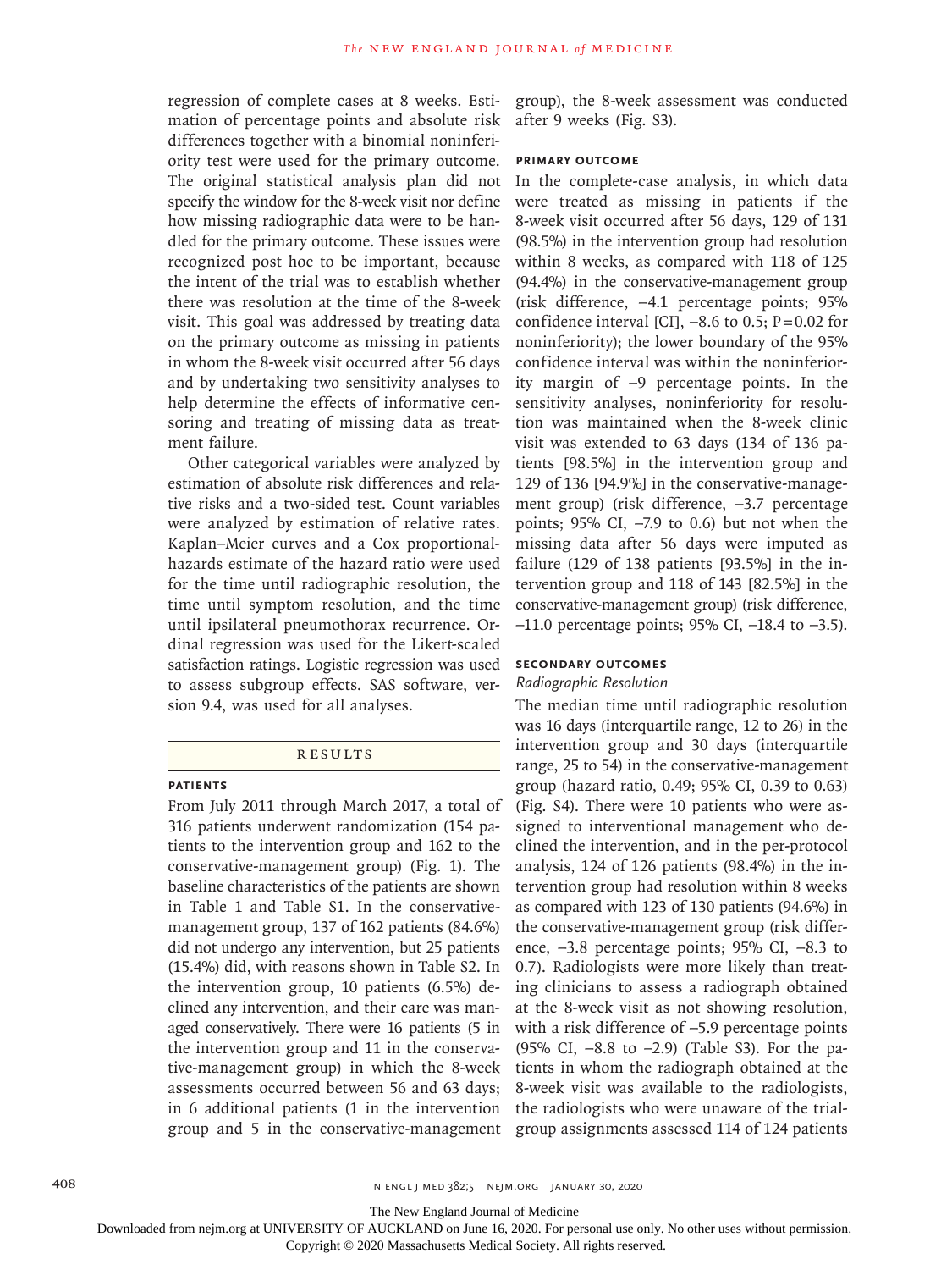

Conservative Treatment for Spontaneous Pneumothor ax

n engl j med 382;5 nejm.org January 30, 2020 409

The New England Journal of Medicine

Downloaded from nejm.org at UNIVERSITY OF AUCKLAND on June 16, 2020. For personal use only. No other uses without permission.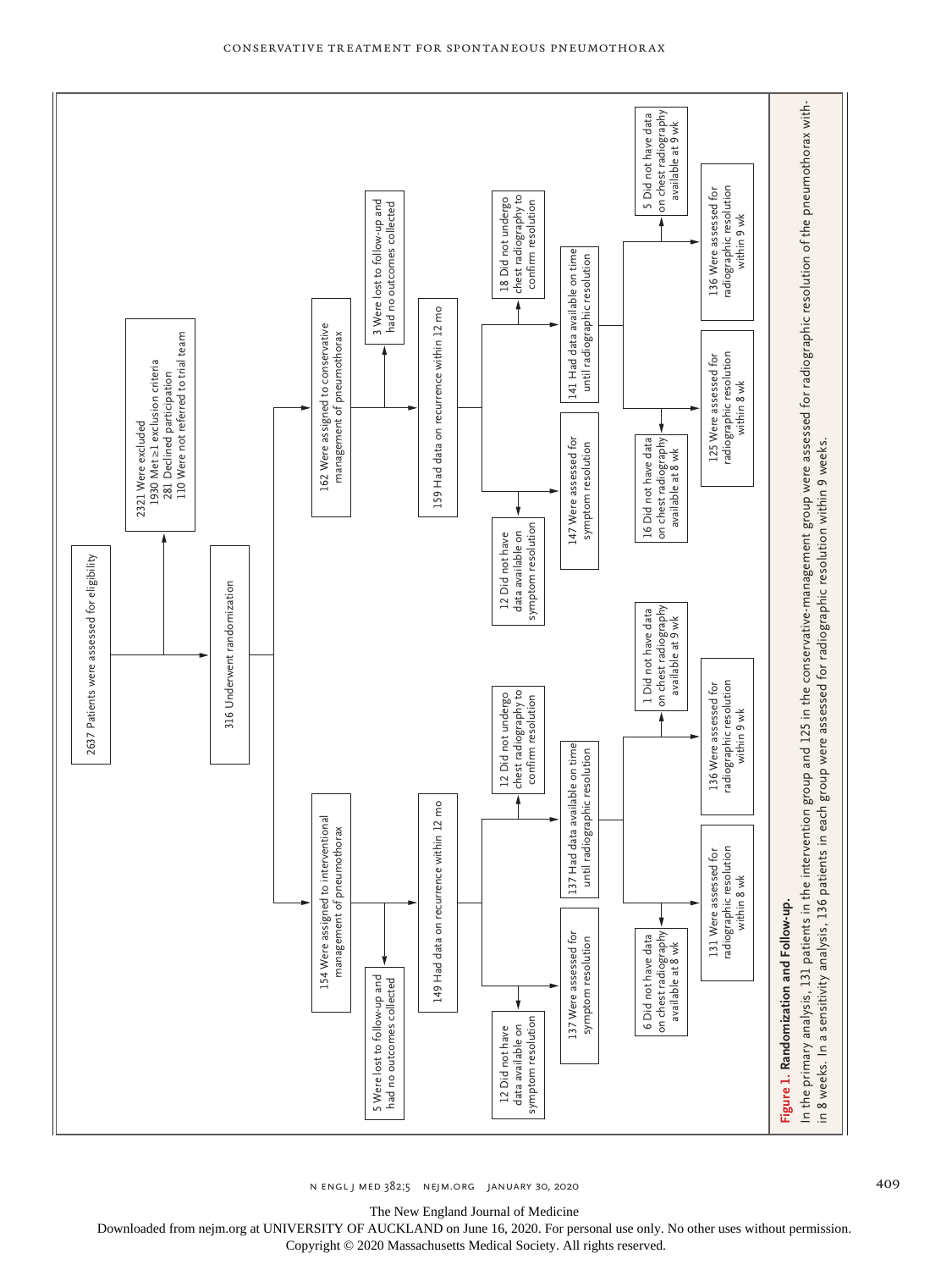| Table 1. Characteristics of the Patients at Baseline.* |                                                 |                                               |  |  |  |
|--------------------------------------------------------|-------------------------------------------------|-----------------------------------------------|--|--|--|
| Characteristic                                         | <b>Interventional Management</b><br>$(N = 154)$ | <b>Conservative Management</b><br>$(N = 162)$ |  |  |  |
| Age                                                    |                                                 |                                               |  |  |  |
| No. with data                                          | 154                                             | 162                                           |  |  |  |
| $Mean - yr$                                            | $26.4 \pm 8.7$                                  | $26.1 + 8.7$                                  |  |  |  |
| Male sex - no. $(\%)$                                  | 130 (84.4)                                      | 142 (87.7)                                    |  |  |  |
| Height                                                 |                                                 |                                               |  |  |  |
| No. with data                                          | 141                                             | 154                                           |  |  |  |
| $Mean$ – $cm$                                          | $176.6 + 9.4$                                   | $179.5 \pm 8.9$                               |  |  |  |
| Weight                                                 |                                                 |                                               |  |  |  |
| No. with data                                          | 142                                             | 154                                           |  |  |  |
| $Mean - kg$                                            | $67.0 \pm 13.2$                                 | $68.6 \pm 13.1$                               |  |  |  |
| Body-mass index <sup>+</sup>                           |                                                 |                                               |  |  |  |
| No. with data                                          | 141                                             | 153                                           |  |  |  |
| Mean                                                   | $21.4 \pm 3.7$                                  | $21.3 \pm 3.5$                                |  |  |  |
| Symptom duration                                       |                                                 |                                               |  |  |  |
| No. with data                                          | 153                                             | 160                                           |  |  |  |
| $Mean - hr$                                            | $44.5 + 90.3$                                   | $33.8 \pm 61.3$                               |  |  |  |
| Pneumothorax size                                      |                                                 |                                               |  |  |  |
| No. with data                                          | 154                                             | 162                                           |  |  |  |
| Mean - % of lung according to Collins formula          | $67.5 \pm 22.6$                                 | $63.6 \pm 23.4$                               |  |  |  |
| Pneumothorax on right side - no. (%)                   | 88 (57.1)                                       | 89 (54.9)                                     |  |  |  |
| Heart rate                                             |                                                 |                                               |  |  |  |
| No. with data                                          | 132                                             | 149                                           |  |  |  |
| Mean - beats per min                                   | $73.3 \pm 11.9$                                 | $77.5 \pm 14.4$                               |  |  |  |
| Systolic blood pressure                                |                                                 |                                               |  |  |  |
| No. with data                                          | 134                                             | 148                                           |  |  |  |
| Mean - mm Hg                                           | $117.8 \pm 13.2$                                | $119.8 \pm 13.1$                              |  |  |  |
| Respiratory rate                                       |                                                 |                                               |  |  |  |
| No. with data                                          | 134                                             | 144                                           |  |  |  |
| Mean - breaths per min                                 | $17.0 \pm 2.6$                                  | $16.9 \pm 3.3$                                |  |  |  |
| Oxygen saturation                                      |                                                 |                                               |  |  |  |
| No. with data                                          | 134                                             | 148                                           |  |  |  |
| $Mean - %$                                             | $97.6 \pm 1.6$                                  | $97.2 \pm 2.0$                                |  |  |  |
| Chest-pain score;                                      |                                                 |                                               |  |  |  |
| No. with data                                          | 119                                             | 138                                           |  |  |  |
| Mean                                                   | $2.4 \pm 2.2$                                   | $2.1 \pm 2.1$                                 |  |  |  |
| Borg dyspnea index§                                    |                                                 |                                               |  |  |  |
| No. with data                                          | $112\,$                                         | 133                                           |  |  |  |
| Mean                                                   | $1.2 + 1.2$                                     | $1.7 + 1.4$                                   |  |  |  |
| Pack-yr of tobacco smoking                             |                                                 |                                               |  |  |  |
| No. with data                                          | 141                                             | 145                                           |  |  |  |
| Mean                                                   | $8.1 \pm 23.3$                                  | $4.8 \pm 7.8$                                 |  |  |  |
| Smoking history - no./total no. (%)                    |                                                 |                                               |  |  |  |
| Current                                                | 75/152 (49.3)                                   | 68/160 (42.5)                                 |  |  |  |
| Past                                                   | 19/152 (12.5)                                   | 16/160 (10.0)                                 |  |  |  |
| Never                                                  | 58/152 (38.2)                                   | 76/160 (47.5)                                 |  |  |  |

\* Plus–minus values are means ±SD.

† The body-mass index is the weight in kilograms divided by the square of the height in meters.

‡ A score of 0 indicated no chest pain, 5 moderate pain, and 10 the worst possible pain.

§ The Borg dyspnea index measures perceived breathlessness on a scale from 0 (none) to 10 (maximum).

The New England Journal of Medicine

Downloaded from nejm.org at UNIVERSITY OF AUCKLAND on June 16, 2020. For personal use only. No other uses without permission.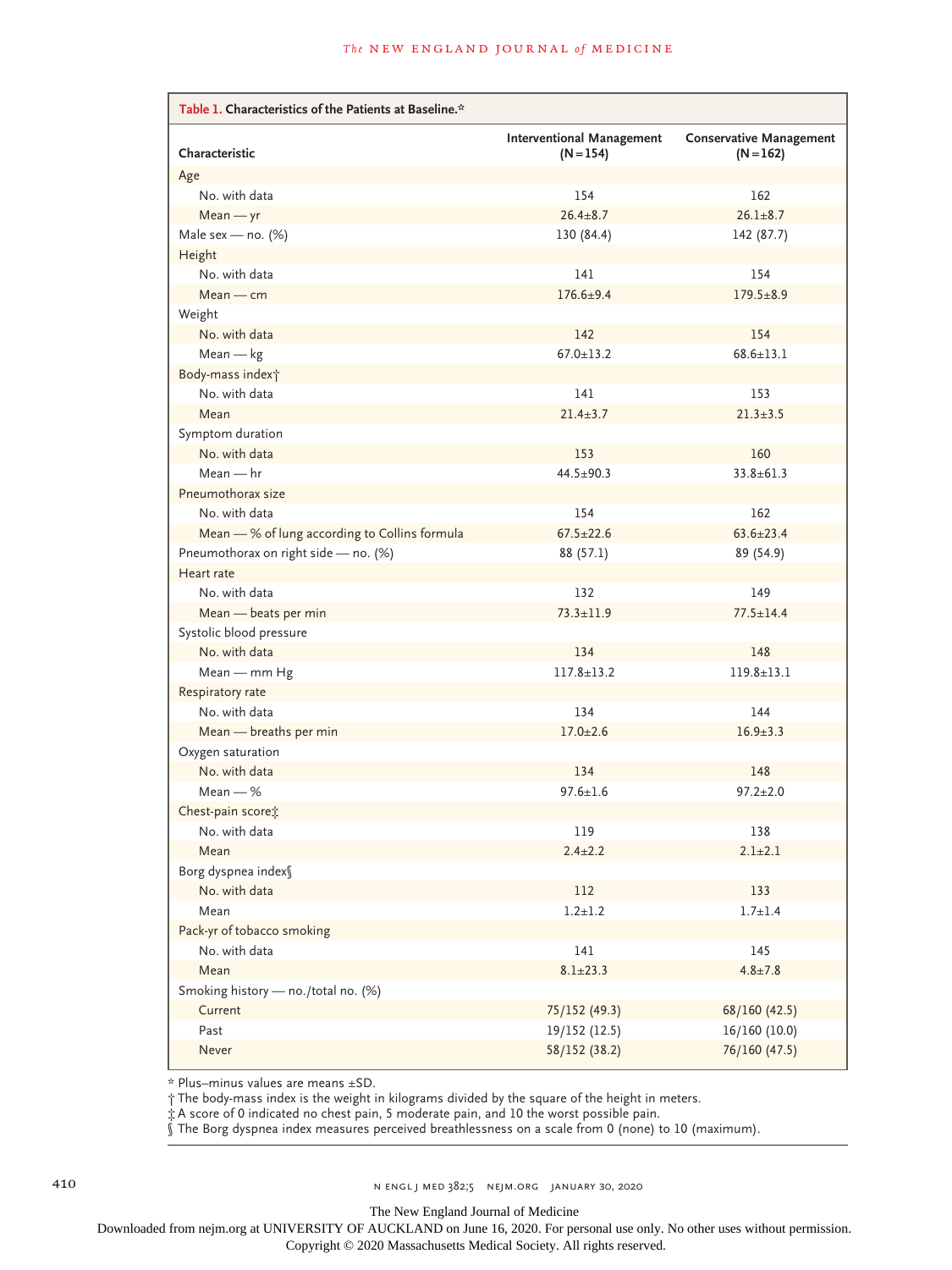| Table 2. Secondary Outcomes.*                                 |                                             |                                           |                                  |                                                 |  |
|---------------------------------------------------------------|---------------------------------------------|-------------------------------------------|----------------------------------|-------------------------------------------------|--|
| Outcome                                                       | Interventional<br>Management<br>$(N = 154)$ | Conservative<br>Management<br>$(N = 162)$ | <b>Relative Risk</b><br>(95% CI) | <b>Risk Difference</b><br>(95% CI) <sup>+</sup> |  |
| One or more procedures - no. (%)                              | 145 (94.2)                                  | 25(15.4)                                  | $6.10(4.24 - 8.77)$              | 78.1 (72.0-85.4)                                |  |
| Chest drainage for $\geq$ 72 hr — no./total no. (%)           | 78/153 (51.0)                               | 15/162(9.3)                               | $5.51(3.32 - 9.14)$              | 41.7 (32.6-50.8)                                |  |
| Suction - no. $(\%)$                                          | 52 (33.8)                                   | 12(7.4)                                   | $4.56(2.53 - 8.20)$              | 26.4 (17.9-34.9)                                |  |
| At least one CT scan - no./total no. (%)                      | 28/146 (19.2)                               | 12/154(7.8)                               | $2.46(1.31-4.66)$                | $11.4(3.7-19.1)$                                |  |
| Hospital revisit - no. (%)                                    | 41(26.6)                                    | 28(17.3)                                  | $1.54(1.01-2.36)$                | $9.3(0.3-18.4)$                                 |  |
| Any adverse event - no. (%)                                   | 41(26.6)                                    | 13(8.0)                                   | $3.32(1.85 - 5.95)$              | $18.6(10.5-26.7)$                               |  |
| Any serious adverse event - no. (%)                           | 19(12.3)                                    | 6(3.7)                                    | $3.30(1.37 - 8.10)$              | $8.6(2.7-14.6)$                                 |  |
| Pneumothorax recurrence within 12 mo -<br>no./total no. $(%)$ | 25/149(16.8)                                | 14/159(8.8)                               | $1.90(1.03 - 3.52)$              | $8.0(0.5 - 15.4)$                               |  |
| No. of chest radiographs per patient                          | $10.9 + 7.1$                                | $6.4 + 3.9$                               | $1.7(1.6-1.8)$ :                 | 4.5 $(3.2 - 5.8)$                               |  |
| No. of surgical procedures per patient¶                       | $0.3 + 0.5$                                 | $0.1 \pm 0.2$                             | 4.21 $(2.10-8.41)$ :             |                                                 |  |
| Length of hospital stay in first 8 wk - days                  |                                             |                                           |                                  |                                                 |  |
| Mean                                                          | $6.1 \pm 7.6$                               | $1.6 + 3.5$                               | 2.8 $(1.8-3.6)$                  |                                                 |  |
| Median (IQR)                                                  | $3.8(0.8-9.3)$                              | $0.2(0.2-0.8)$                            |                                  |                                                 |  |
| Days off from work                                            |                                             |                                           |                                  |                                                 |  |
| Mean                                                          | $10.9 \pm 12.7$                             | $6.0+7.3$                                 | $2.0$ (1.0-3.0)                  |                                                 |  |
| Median (IQR)                                                  | $6.0(2.0-14.0)$                             | $3.0(1.0 - 8.0)$                          |                                  |                                                 |  |

\* Plus–minus values are means ±SD. CT denotes computed tomographic, and IQR interquartile range.

† Shown is the risk difference between the intervention group and the conservative-management group, as measured in percentage points, unless otherwise indicated.

‡ Shown is the relative rate.

 $\dot{\S}$  Shown is the mean difference in the number of chest radiographs.

¶ In the intervention group, 34 video-assisted thoracic surgeries were performed in 33 patients and 6 thoracotomies were performed in 6 pa‑ tients. In the conservative-management group, 10 video-assisted thoracic surgeries were performed in 10 patients.

‖ Shown is the Hodges–Lehmann location shift for the intervention group minus the conservative-management group.

115 (94.8%) in the conservative-management 1.40) (Fig. S5). group as having resolution, whereas clinicians assessed 123 of 124 patients (99.2%) in the intervention group and 114 of 115 (99.1%) in the conservative-management group as having resolution.

#### *Symptom Resolution*

Complete resolution of symptoms by 8 weeks was reported in 128 of 137 patients (93.4%) in the intervention group and in 139 of 147 (94.6%) in the conservative-management group (risk difference, 1.1 percentage points; 95% CI, −4.4 to 6.7). The time until symptom resolution did (Fig. S6). not differ substantially between the two groups, with a median time of 15.5 days (95% CI, 12 to *Adverse Events* 23) in the intervention group and 14.0 days A total of 41 patients in the intervention group (95% CI, 12 to 19) in the conservative-manage-

(91.9%) in the intervention group and 109 of ment group (hazard ratio, 1.11; 95% CI, 0.88 to

#### *Recurrence*

Recurrence during the first 12 months was more frequent in the intervention group than in the conservative-management group: 25 of 149 patients (16.8%) as compared with 14 of 159 (8.8%) (absolute risk difference, 8.0 percentage points; 95% CI, 0.5 to 15.4) (Table 2). The time until pneumothorax recurrence during the first 12 months was longer in the conservativemanagement group than in the intervention group (hazard ratio, 0.59; 95% CI, 0.34 to 1.02)

and 13 in the conservative-management group

The New England Journal of Medicine

Downloaded from nejm.org at UNIVERSITY OF AUCKLAND on June 16, 2020. For personal use only. No other uses without permission.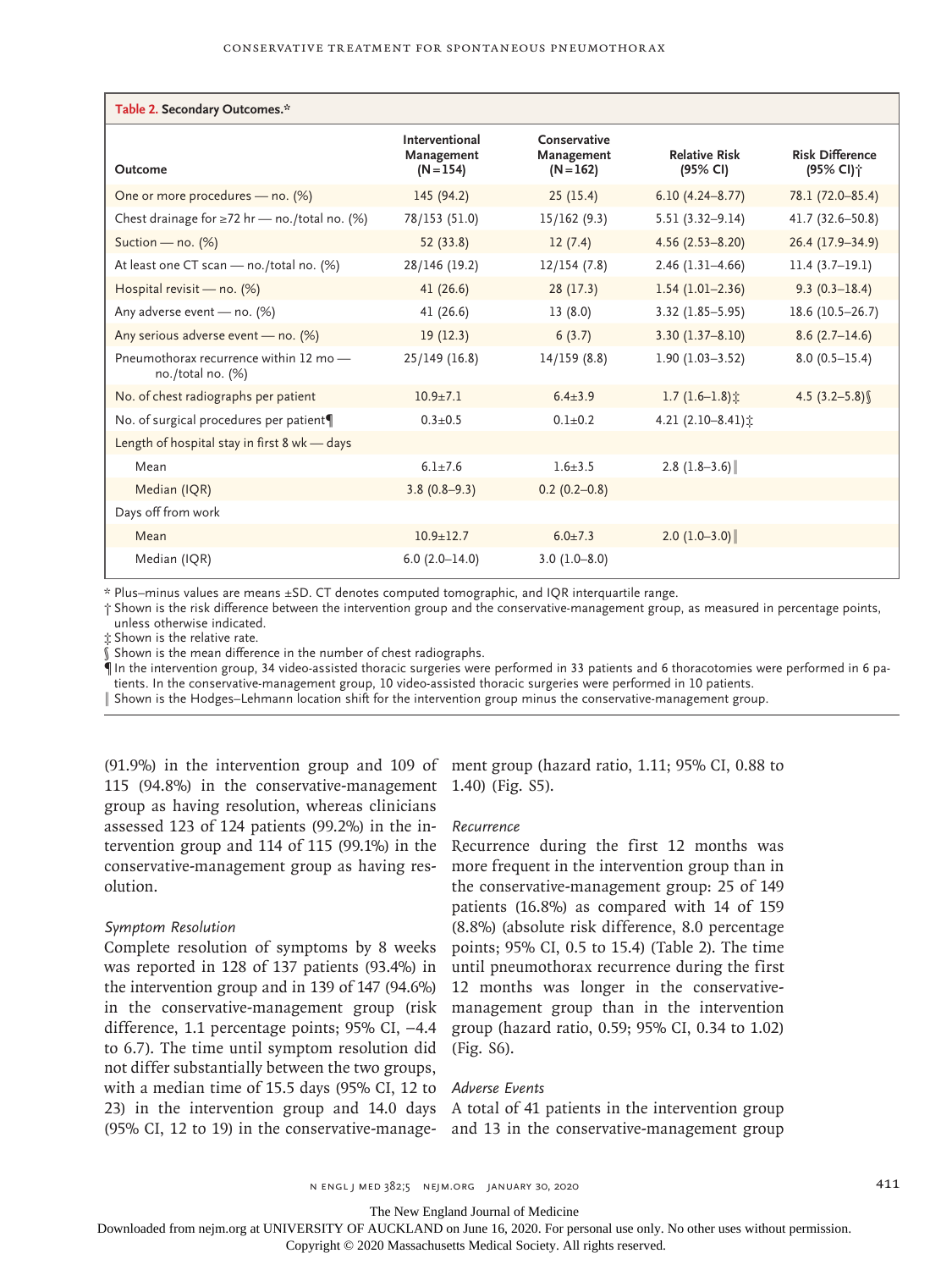had at least one adverse event (relative risk, 3.32; 95% CI, 1.85 to 5.95); 19 patients in the intervention group and 6 in the conservativemanagement group had a serious adverse event (relative risk, 3.30; 95% CI, 1.37 to 8.10) (Tables 2 and 3). Most adverse events in both groups were directly attributable to either insertion of the chest tube or having the tube in place. One death occurred in the conservative-management group by suicide at a time when the pneumothorax had resolved.

#### *Other Secondary Outcomes*

The chest tube remained in place for 72 hours or more in 78 patients in the intervention group and in 15 patients in the conservative-management group (relative risk, 5.51; 95% CI, 3.32 to 9.14), and suction was performed in 52 patients in the intervention group and in 12 patients in the conservative-management group (relative risk, 4.56; 95% CI, 2.53 to 8.20) (Table 2 and Table S4). The relative rate of progression to surgery in the intervention group as compared with the conservative-management group was 4.21 (95% CI, 2.10 to 8.41) (Table 2). The mean  $(\pm SD)$ length of hospital stay in the first 8 weeks for patients in the intervention group was 6.1±7.6 days, with a mean of 10.9±12.7 days off from work in the same period, as compared with 1.6±3.5 days and 6.0±7.3 days, respectively, for patients in the conservative-management group (Hodges–Lehmann location shift [intervention group minus conservative-management group], 2.8 [95% CI, 1.8 to 3.6] for length of hospital stay and 2.0 [95% CI, 1.0 to 3.0] for days off from work) (Table 2 and Tables S5 and S7). The odds ratio for satisfaction with interventional management as compared with conservative management was 0.68 (95% CI, 0.43 to 1.07), with a lower odds ratio consistent with less satisfaction with interventional management. There was no evidence of treatment-effect modification (interaction) according to prespecified subgroups defined by age, clinician-estimated size of pneumothorax, symptom duration, or smoking status (Table S8).

#### Discussion

This randomized, controlled trial of conservative moderate-to-large primary spontaneous pneumothorax provides modest, but statistically fragile, evidence that conservative management was noninferior to interventional management for radiographic resolution within 8 weeks, with the use of a 9-percentage-point margin; the time until complete resolution of symptoms did not differ substantially between the two approaches. Conservative management spared 85% of the patients from an invasive intervention and resulted in fewer hospitalization days, a lower likelihood of prolonged chest-tube drainage, less need for surgery, and fewer adverse events and serious adverse events than interventional management. The percentage of patients with early pneumothorax recurrence was also lower in the conservative-management group.

Our trial challenges the fundamental concept of whether initial routine drainage is required in all patients with primary spontaneous pneumothorax. It was conducted at 39 centers across a spectrum of rural, urban, secondary, and tertiary health care settings, and after a standardized initial approach to randomized treatment, subsequent interventions were undertaken by treating clinicians as per their usual practice. Only patients with moderate-to-large primary spontaneous pneumothorax, for which most clinicians would intervene, were included. Recruitment was limited to those with a first episode of primary spontaneous pneumothorax (on the affected side) to avoid the confounding effects of previous treatments. The age range of 14 to 50 years reduced the likelihood that patients with secondary pneumothorax would be included.

as compared with interventional management of ment was associated with fewer pneumothorax Our trial has several limitations. It was not possible to mask trial-group assignments to patients or clinicians. Treating clinicians were more likely than the independent radiologists who were unaware of the trial-group assignments to report full radiographic resolution in the group receiving interventional management, which biased the primary-outcome findings in favor of interventional treatment. Although we used multiple radiographic examinations to identify pneumothorax recurrence, it is possible that some episodes of recurrence may have been missed, and there may have been different thresholds for presentation with recurrent symptoms between the two groups. Conservative managerecurrences than interventional management,

412 **https://width/2020.org/2020** N ENGL J MED 382;5 NEIM.ORG JANUARY 30, 2020

The New England Journal of Medicine

Downloaded from nejm.org at UNIVERSITY OF AUCKLAND on June 16, 2020. For personal use only. No other uses without permission.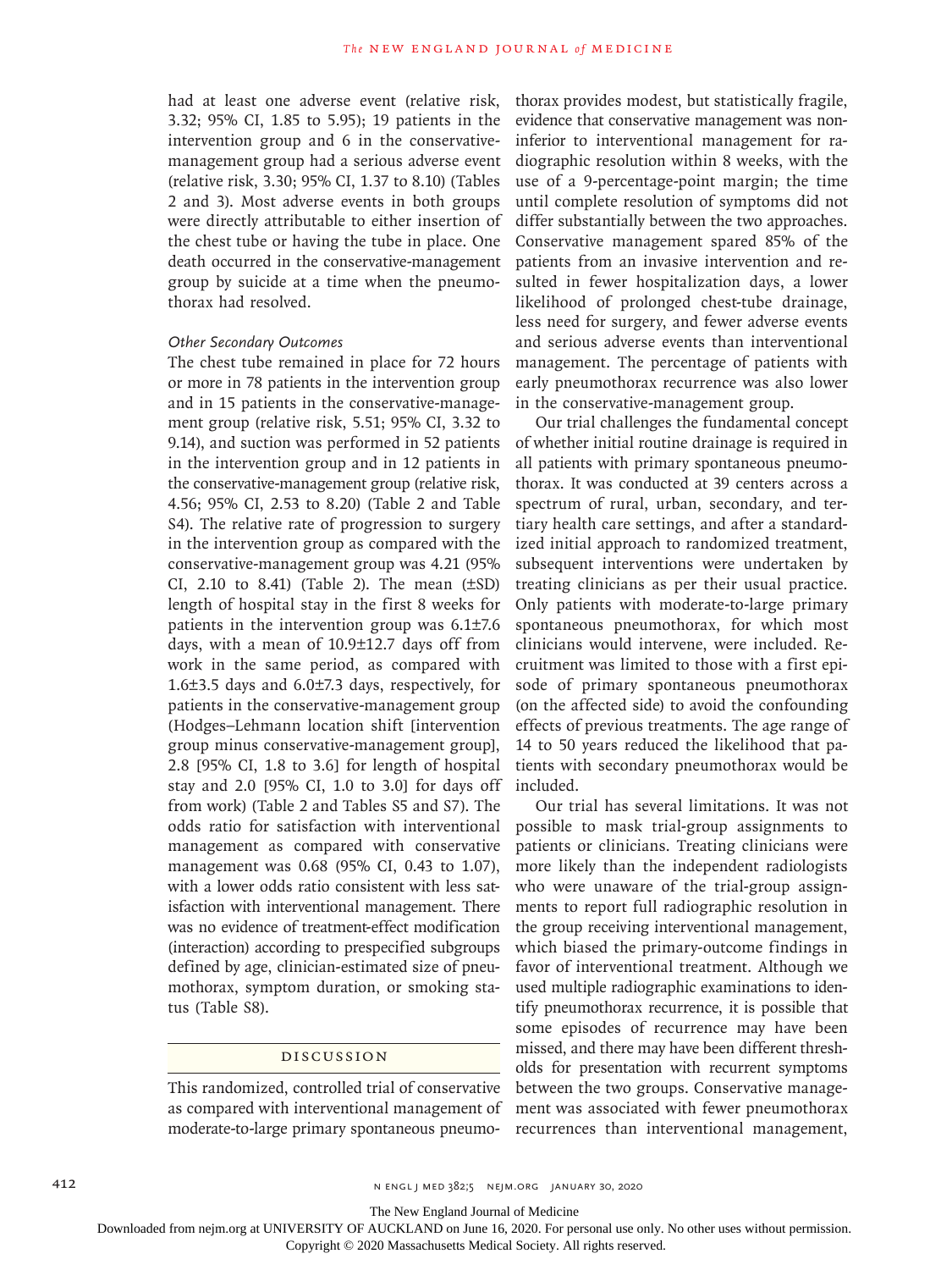with divergence in the frequency of recurrence occurring during the first 3 months after initial presentation with primary spontaneous pneumothorax. Some of these early recurrences may have represented an ongoing slow leak despite initial reinflation or may have been due to rapid expansion of the lung (and hence the visceral pleural wound), with or without the use of suction, resulting in physical impairment of healing — contrary to the view that adhesions may form between the visceral pleura and the parietal pleura if the lung is reexpanded.

A major limitation was that the original statistical analysis plan did not specify the window for the 8-week visit nor define how missing radiographic data were to be handled for the primary outcome. These issues were important, because 22 patients who did not have resolution at their 4-week visit had resolution at the time of their scheduled 8-week visit, which occurred after 56 days. Although this issue was addressed by treating data for the primary outcome as missing in patients in whom the 8-week visit occurred after 56 days and by undertaking two sensitivity analyses to help determine the effects of informative censoring and treating of missing data as treatment failure, these approaches resulted in statistical fragility and need to be considered exploratory. In the sensitivity analysis in which all missing data were imputed as failure, the risk difference for radiographic resolution at 56 days in the conservative-management group was -11 percentage points, with a lower boundary of the 95% confidence interval of −18 percentage points. However, the median time until symptom resolution (approximately 2 weeks) was similar in the two groups, and a small residual pneumothorax is likely to be clinically significant only in the context of air travel. Secondary analyses have not been adjusted for multiple comparisons and should not be used to infer definitive treatment effects.

This trial provides modest evidence that conservative management was noninferior to interventional management for radiographic resolution of moderate-to-large primary spontaneous pneumothorax within 8 weeks. Conservative management spared 85% of the patients from an invasive intervention and incurred fewer days in the hospital or off from work, lower rates of surgery, and a lower risk of serious adverse events

| Event                                                          | Interventional<br>Management<br>$(N = 154)$ | Conservative<br>Management<br>$(N = 162)$ |
|----------------------------------------------------------------|---------------------------------------------|-------------------------------------------|
|                                                                | no. of events                               |                                           |
| Total adverse events*                                          | 49                                          | 16                                        |
| Predefined adverse events                                      |                                             |                                           |
| Foreign body in chest wall (retained suture)                   | 1                                           | $\overline{2}$                            |
| Hemothorax                                                     | 5                                           | 3个                                        |
| Infection                                                      |                                             |                                           |
| Empyema                                                        | 1                                           | li                                        |
| Skin infection                                                 | 3 <sup>6</sup>                              | 1                                         |
| Unknown site                                                   | lî                                          | $\Omega$                                  |
| Tension pneumothorax¶                                          | $\overline{2}$                              | 1                                         |
| Other adverse events                                           |                                             |                                           |
| Severe chest pain or breathlessness                            | 11                                          | $\overline{4}$                            |
| Surgical emphysema                                             | 6                                           | $\Omega$                                  |
| Lung collapse after removal of chest tube                      | 6                                           | $\mathbf{0}$                              |
| Persistent cough                                               | $\mathfrak{p}$                              | $\Omega$                                  |
| Hypotension or altered conscious state<br>related to procedure | $\overline{2}$                              | $\Omega$                                  |
| Reexpansion pulmonary edema                                    | $\overline{2}$                              | $\mathbf{0}$                              |
| Equipment disconnection                                        | $\mathfrak{p}$                              | $\Omega$                                  |
| Topical skin reaction to chlorhexidine                         | 1                                           | $\mathbf 0$                               |
| Other                                                          | 4**                                         | 4††                                       |

**Table 3. Adverse Events (Intention-to-Treat Analysis).**

A total of 49 adverse events occurred in 41 patients in the intervention group and 16 in 13 patients in the conservative-management group. Serious adverse events (defined as those that resulted in prolonged hospitalization, life-threatening or fatal illness, or intervention to prevent these outcomes) occurred in 19 patients in the intervention group and 6 in the conservativemanagement group.

- The three instances of hemothorax in the conservative-management group were noted as a pleural effusion on the chest radiograph, before insertion of any chest tube. An additional hemothorax was associated with the tension pneumothorax reported in the conservative-management group.
- The case of empyema in the conservative-management group and the infection of unknown site in the intervention group were associated with sepsis.
- One of the three skin infections in the intervention group was associated with sepsis.
- Three cases of tension pneumothorax were reported, one in the conservative-management group (the patient presented again for care 30 hours after initial discharge) and two in the intervention group (one patient had an increase in pneumothorax size while an inpatient that was attributed to a kinked chest tube, and the other presented 4 days after initial discharge); all resolved promptly with insertion or adjustment of the chest tube.
- One case was managed conservatively, and five cases were managed with reinsertion of the chest tube with or without video-assisted thoracoscopic pleurodesis.
- \*\* There was one case each of bleeding around the site of the chest tube, agitation, numbness around the site of the chest tube, and patient self-discharge with the drain in place.
- †† There was one case each of Horner's syndrome after insertion of the chest tube, death by suicide (unrelated to the trial), nausea and dizziness, and excessive scar tissue around the site of the chest tube.

n engl j med 382;5 nejm.org January 30, 2020 413

The New England Journal of Medicine

Downloaded from nejm.org at UNIVERSITY OF AUCKLAND on June 16, 2020. For personal use only. No other uses without permission.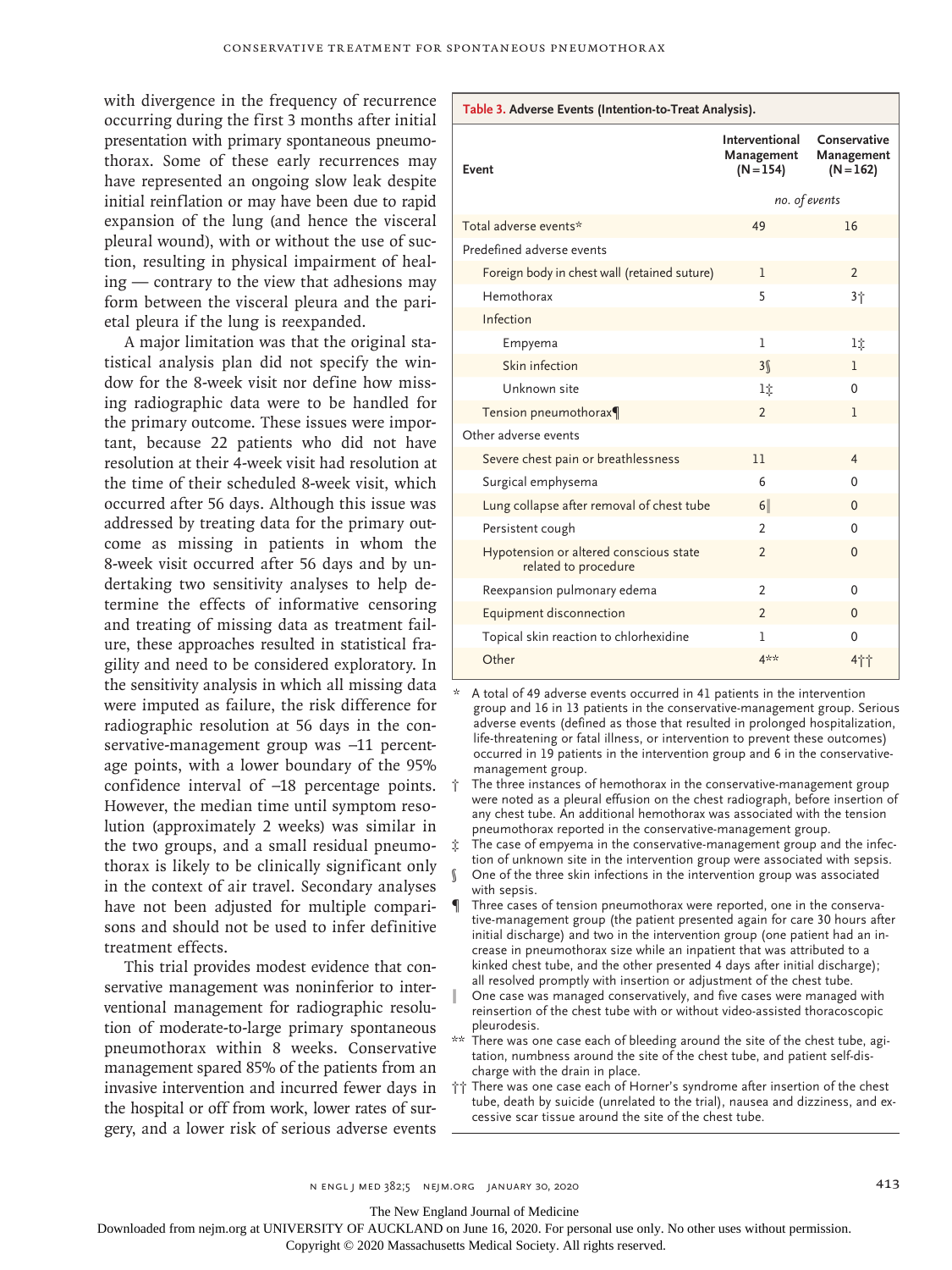#### or pneumothorax recurrence than interventional management.

Supported by a grant (EMSS-12-190) from the Emergency Medicine Foundation; by Green Lane Research and Education Fund (New Zealand); by grants (11/603 and 18/1002) from the Ministry of Health, New Zealand Health Research Council of New Zealand; by a grant (1084941) from the Department of Health, Australian Government, National Health and Medical Research Council; by the Royal Perth Hospital Research Foundation; and by the State Health Research Advisory Council (Western Australia).

Dr. Lee reports receiving grant support and supplies from Rocket Medical and advisory board fees from Becton Dickinson/CareFusion. No other potential conflict of interest relevant to this article was reported.

Disclosure forms provided by the authors are available with the full text of this article at NEJM.org.

A data sharing statement provided by the authors is available with the full text of this article at NEJM.org.

We thank Graham Simpson, who has challenged the dogma of the current management of primary spontaneous pneumothorax for many years and was pivotal in proposing the rationale for this trial; the patients for their involvement in the trial; and the members of the data and safety monitoring committee: Fraser Brims (Sir Charles Gairdner Hospital, Perth, WA, Australia), Sally Burrows (UWA Medical School, University of Western Australia, Perth, WA, Australia), Kerry Hoggett (Royal Perth Hospital, Perth, WA, Australia), Anthony Lawler (Department of Health, Tasmanian Government, Hobart, TAS, Australia), Mark Little (Cairns Hospital, Cairns, QLD, Australia), Rodolfo Morice (Wellington Hospital, Wellington, New Zealand), Siobhain Mulrennan (Sir Charles Gairdner Hospital, Perth, WA, Australia), Geoffrey Robinson (Wellington Hospital, Wellington, New Zealand), and Grant Waterer (Royal Perth Hospital, Perth, WA, Australia).

#### **Appendix**

The authors' full names and academic degrees are as follows: Simon G.A. Brown, Ph.D., Emma L. Ball, F.R.A.C.P., Kyle Perrin, Ph.D., Stephen E. Asha, F.A.C.E.M., Irene Braithwaite, Ph.D., Diana Egerton-Warburton, M.P.H., Peter G. Jones, Ph.D., Gerben Keijzers, Ph.D., Frances B. Kinnear, Ph.D., Ben C.H. Kwan, Ph.D., K.V. Lam, F.R.A.N.Z.C.R., Y.C. Gary Lee, Ph.D., Mike Nowitz, F.R.A.N.Z.C.R., Catherine A. Read, B.Sc., Graham Simpson, M.D., Julian A. Smith, F.R.A.C.S., Quentin A. Summers, D.M., Mark Weatherall, F.R.A.C.P., and Richard Beasley, D.Sc.

The authors' affiliations are as follows: the Centre for Clinical Research in Emergency Medicine, Harry Perkins Institute of Medical Research, Royal Perth Hospital, and the University of Western Australia (S.G.A.B., E.L.B., C.A.R.), Royal Perth Hospital Imaging (K.V.L.) and the Respiratory Department (E.L.B., Q.A.S.), Royal Perth Hospital, the Department of Respiratory Medicine, Sir Charles Gairdner Hospital (Y.C.G.L.), and the Centre for Respiratory Health, School of Medicine and Pharmacology, University of Western Australia (Y.C.G.L.), Perth, Aeromedical and Retrieval Services, Ambulance Tasmania (S.G.A.B.), and the Department of Respiratory Medicine, Royal Hobart Hospital (E.L.B.), Hobart, the Emergency Department, St. George Hospital, Kogarah, NSW (S.E.A.), St. George Clinical School, Faculty of Medicine, University of New South Wales, Kensington (S.E.A., B.C.H.K.), the Emergency Department, Monash Medical Centre (D.E.-W.), the Departments of Medicine (D.E.-W.) and Surgery (J.A.S.), School of Clinical Sciences at Monash Health, Monash University, and the Department of Cardiothoracic Surgery, Monash Health (J.A.S.), Clayton, VIC, the Emergency Department, Gold Coast Health Service District, the School of Medicine, Bond University, and the School of Medicine, Griffith University, Gold Coast, QLD (G.K.), Emergency Medical and Children's Services, Prince Charles Hospital, Chermside, QLD (F.B.K.), the University of Queensland, Brisbane (F.B.K.), the Department of Respiratory and Sleep Medicine, Sutherland Hospital, Sydney (B.C.H.K.), and the Department of Respiratory Medicine, Cairns Hospital, Cairns, QLD (G.S.) — all in Australia; the Medical Research Institute of New Zealand (K.P., I.B., R.B.), the Capital and Coast District Health Board (K.P., M.W., R.B.), Pacific Radiology (M.N.), and the University of Otago, Wellington (M.W.), Wellington, and the Adult Emergency Department, Auckland City Hospital and University of Auckland, Auckland (P.G.J.) — all in New Zealand.

#### **References**

**1.** Hallifax RJ, Goldacre R, Landray MJ, Rahman NM, Goldacre MJ. Trends in the incidence and recurrence of inpatient-treated spontaneous pneumothorax, 1968-2016. JAMA 2018;320:1471-80.

**2.** Bobbio A, Dechartres A, Bouam S, et al. Epidemiology of spontaneous pneumothorax: gender-related differences. Thorax 2015;70:653-8.

**3.** Sahn SA, Heffner JE. Spontaneous pneumothorax. N Engl J Med 2000;342: 868-74.

**4.** Baumann MH, Strange C, Heffner JE, et al. Management of spontaneous pneumothorax: an American College of Chest Physicians Delphi consensus statement. Chest 2001;119:590-602.

**5.** MacDuff A, Arnold A, Harvey J. Management of spontaneous pneumothorax: British Thoracic Society pleural disease guideline 2010. Thorax 2010;65:Suppl 2: ii18-ii31.

**6.** Luketich JD, Kiss M, Hershey J, et al.

Chest tube insertion: a prospective evaluation of pain management. Clin J Pain 1998;14:152-4.

**7.** Chen JS, Chan WK, Tsai KT, et al. Simple aspiration and drainage and intrapleural minocycline pleurodesis versus simple aspiration and drainage for the initial treatment of primary spontaneous pneumothorax: an open-label, parallelgroup, prospective, randomised, controlled trial. Lancet 2013;381:1277-82.

**8.** Maskell NA, Medford A, Gleeson FV. Seldinger chest drain insertion: simpler but not necessarily safer. Thorax 2010;65: 5-6.

**9.** Ayed AK, Chandrasekaran C, Sukumar M. Aspiration versus tube drainage in primary spontaneous pneumothorax: a randomised study. Eur Respir J 2006;27: 477-82.

**10.** Noppen M, Alexander P, Driesen P, Slabbynck H, Verstraeten A. Manual aspiration versus chest tube drainage in first episodes of primary spontaneous pneumothorax: a multicenter, prospective, randomized pilot study. Am J Respir Crit Care Med 2002;165:1240-4.

**11.** Thelle A, Gjerdevik M, SueChu M, Hagen OM, Bakke P. Randomised comparison of needle aspiration and chest tube drainage in spontaneous pneumothorax. Eur Respir J 2017;49(4):1601296.

**12.** Brown SGA, Ball EL, Macdonald SPJ, Wright C, McD Taylor D. Spontaneous pneumothorax; a multicentre retrospective analysis of emergency treatment, complications and outcomes. Intern Med J 2014;44:450-7.

**13.** Chen JS, Hsu HH, Huang PM, et al. Thoracoscopic pleurodesis for primary spontaneous pneumothorax with high recurrence risk: a prospective randomized trial. Ann Surg 2012;255:440-5.

**14.** Simpson G. Spontaneous pneumothorax: time for some fresh air. Intern Med J 2010;40:231-4.

414 n engl j med 382;5 nejm.org January 30, 2020

The New England Journal of Medicine

Downloaded from nejm.org at UNIVERSITY OF AUCKLAND on June 16, 2020. For personal use only. No other uses without permission.